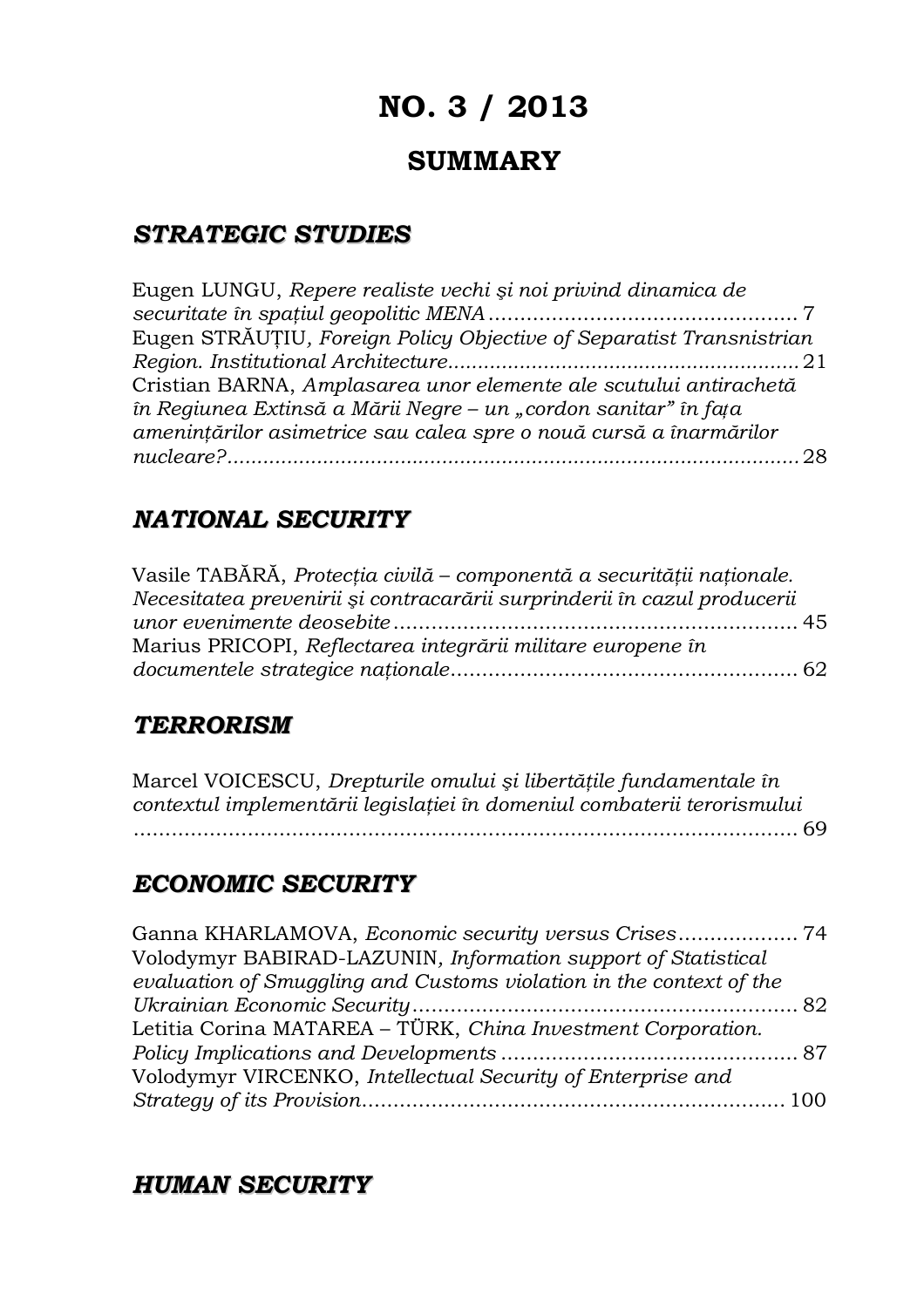| Oleksii KHARLAMOV, Marina BODNARENKO, Ganna KHARLAMOVA,       |  |
|---------------------------------------------------------------|--|
|                                                               |  |
| Ruslana GROSU, Dimensiunea conceptului de securitate umană în |  |
|                                                               |  |
| Iulia CRĂCIUN, Răzvan ENACHE, Influența media și computerului |  |
|                                                               |  |

# *BOOK REVIEWS*

| Ion LEAHU, Provocările europenizării: politica Federației Ruse în       |  |
|-------------------------------------------------------------------------|--|
| reglementarea transnistreană (1992-2012), Editura Universității         |  |
|                                                                         |  |
| Eugen STRĂUȚIU, Tânăr în România. Noi valori, noi identități, Editura   |  |
| Institutul European, Iași, 2013 (autor: Sabina Luca - coordonator)149   |  |
| Ioan SANTAI, Stiința administrației, Editura Universității Naționale de |  |
| Apărare "Carol I", București, 2013 (autor Vasile Tabără) 150            |  |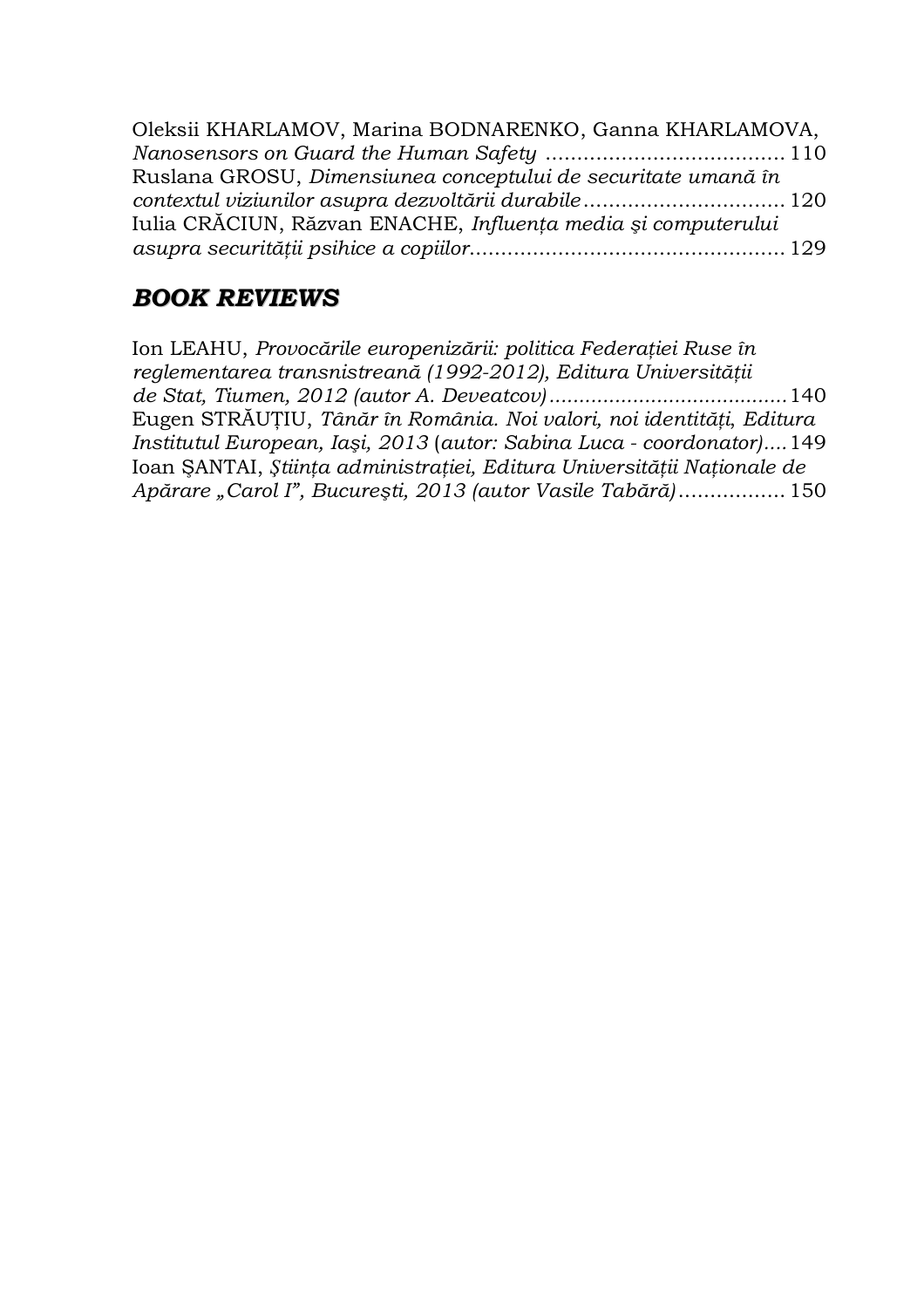*Eugen LUNGU Facultatea de Științe Economice și Politice Universitatea Europei de Sud-Est LUMINA*

#### **REPERE REALISTE VECHI ŞI NOI PRIVIND DINAMICA DE SECURITATE ÎN SPAȚIUL GEOPOLITIC MENA**

| <b>Title:</b>          | OLD AND NEW REALIST HIGHLIGHTS OF THE SECURITY                                    |
|------------------------|-----------------------------------------------------------------------------------|
|                        | <b>DYNAMICS IN THE GEOPOLITICAL MENA SPACE</b>                                    |
| Abstract:              | Even if Realism had a decline in the years that followed the end of the Cold War, |
|                        | it still remains the dominant school of thought when the security of the Middle   |
|                        | East and North African countries is concerned. The geopolitical MENA space        |
|                        | has many security problems, some older, such as: the Palestinian issue and        |
|                        | newer ones, such as: Iraq post-Saddam Hussein, Egypt post-Mohamed Morsi,          |
|                        | Syrian civil war. The concise approach of these security issues, and of the       |
|                        | connections that cancel the divisions between them, contributes to a better       |
|                        | understanding of the security of the geopolitical MENA space.                     |
| <b>Keywords:</b>       | Realism, Security, Geopolitical MENA space, North Africa, Palestinian             |
|                        | issue, Middle East, Syrian civil war.                                             |
| <b>Contact details</b> |                                                                                   |
| of the authors:        | E-mail: eugenbuc2004@yahoo.com                                                    |
|                        |                                                                                   |
| <b>Institutional</b>   |                                                                                   |
| affiliation of         | <b>LUMINA-The University of South-East Europe</b>                                 |
| the authors:           |                                                                                   |
| <b>Institutions</b>    | Sos. Colentina nr.64b, Sector 2, București, Tel 0212403022                        |
| address:               | admissions@lumina.org                                                             |

### *Eugen STRĂUŢIU Lucian Blaga University of Sibiu Faculty of Social Sciences and Humanities*

#### *Departament of International Relations, Political Science and Security Studies*

| <b>FOREIGN POLICY OBJECTIVE OF SEPARATIST TRANSNISTRIAN REGION.</b> |                                                                                                                                                                                                                                                                                                                                                                                                                                                                                                                                                                                                                                                                                                                                                                                                                                                                                                                                                                                                    |
|---------------------------------------------------------------------|----------------------------------------------------------------------------------------------------------------------------------------------------------------------------------------------------------------------------------------------------------------------------------------------------------------------------------------------------------------------------------------------------------------------------------------------------------------------------------------------------------------------------------------------------------------------------------------------------------------------------------------------------------------------------------------------------------------------------------------------------------------------------------------------------------------------------------------------------------------------------------------------------------------------------------------------------------------------------------------------------|
| <b>INSTITUTIONAL ARCHITECTURE</b>                                   |                                                                                                                                                                                                                                                                                                                                                                                                                                                                                                                                                                                                                                                                                                                                                                                                                                                                                                                                                                                                    |
| <b>Title:</b>                                                       | <b>FOREIGN POLICY OBJECTIVE OF SEPARATIST TRANSNISTRIAN</b>                                                                                                                                                                                                                                                                                                                                                                                                                                                                                                                                                                                                                                                                                                                                                                                                                                                                                                                                        |
|                                                                     | <b>REGION. INSTITUTIONAL ARCHITECTURE</b>                                                                                                                                                                                                                                                                                                                                                                                                                                                                                                                                                                                                                                                                                                                                                                                                                                                                                                                                                          |
| Abstract:                                                           | Comparing the international position of unrecognized states in the international<br>system, it becomes obvious weak position (lowest) to Transnistria. Not recognized<br>by any UN member state and by any international organization recognized /<br>accredited to the UN, Transnistria does not benefit from the advantages which<br>other subjects of "frozen conflicts" in the Black Sea (South Ossetia and Nagorno-<br>Karabakh) have: recognition of five states member $UN -$ the same for South<br>Ossetia and Nagorno-Karabakh.<br>Hence the enormous difficulty of building principles and institutional foreign<br>policy - which is the attribute of national sovereignty derives from the quality of<br>the subject (person) of international law.<br>In these conditions, depriving embassies and consulates, unable to perform the<br>task of preparing to negotiate international treaties, the Foreign Ministry in<br>Tiraspol is unable to answer key foreign policy objectives. |
| <b>Keywords:</b>                                                    | Transnistrian conflict, Transnistrian region, Republic of Moldova, Foreing<br>policy, Institutional architecture                                                                                                                                                                                                                                                                                                                                                                                                                                                                                                                                                                                                                                                                                                                                                                                                                                                                                   |
| <b>Contact details</b>                                              |                                                                                                                                                                                                                                                                                                                                                                                                                                                                                                                                                                                                                                                                                                                                                                                                                                                                                                                                                                                                    |
| of the authors:                                                     | E-mail: eugen.strautiu@ulbsibiu.ro                                                                                                                                                                                                                                                                                                                                                                                                                                                                                                                                                                                                                                                                                                                                                                                                                                                                                                                                                                 |
| <b>Institutional</b>                                                | <b>Lucian Blaga University of Sibiu, Faculty of Social Sciences and Humanities -</b>                                                                                                                                                                                                                                                                                                                                                                                                                                                                                                                                                                                                                                                                                                                                                                                                                                                                                                               |
| affiliation of                                                      | Department of International Relations, Political Science and Security Studies                                                                                                                                                                                                                                                                                                                                                                                                                                                                                                                                                                                                                                                                                                                                                                                                                                                                                                                      |
| the authors:                                                        |                                                                                                                                                                                                                                                                                                                                                                                                                                                                                                                                                                                                                                                                                                                                                                                                                                                                                                                                                                                                    |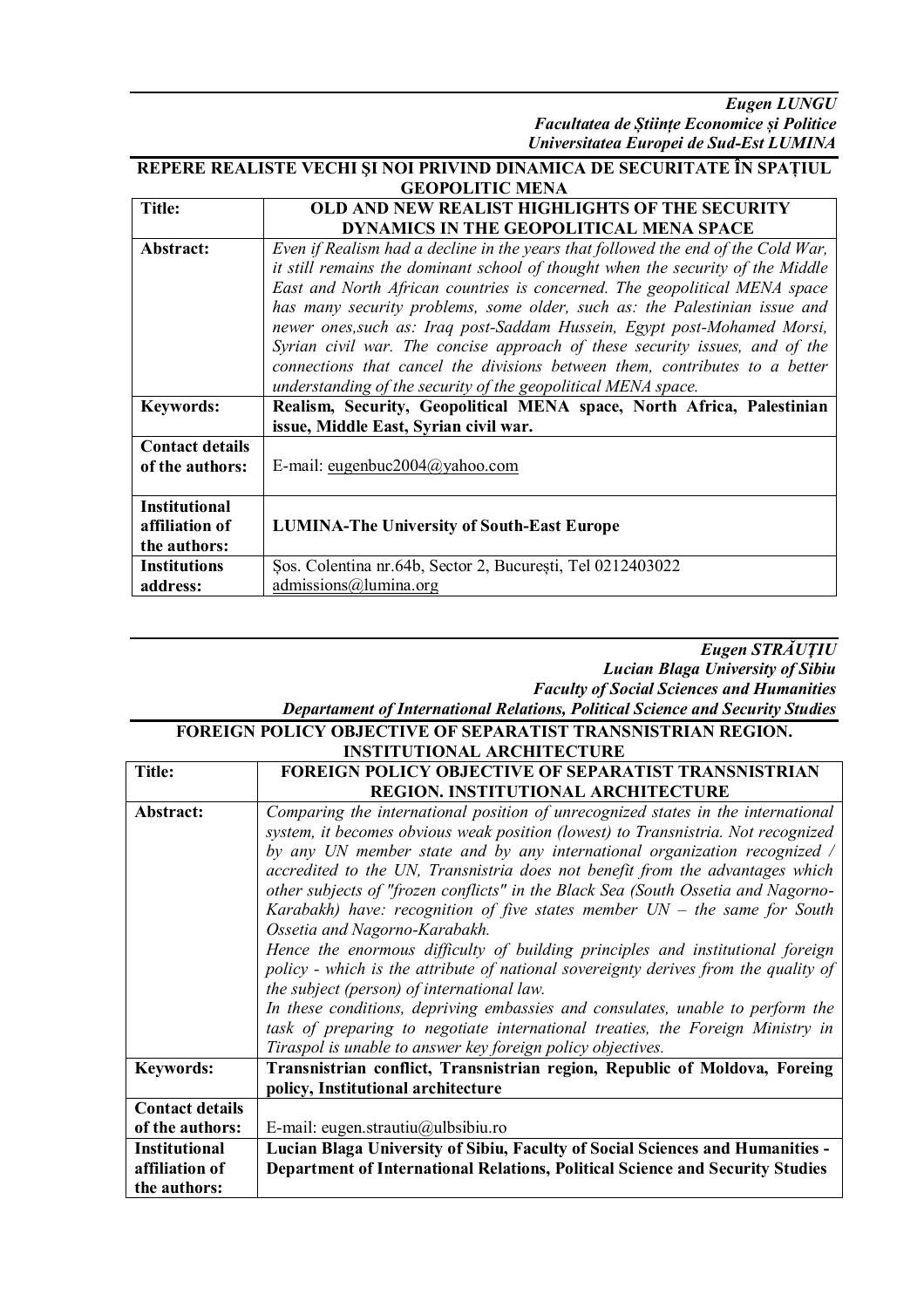| <b>Institutions</b> | Calea Dumbrăvii Street, No. 34, Phone: +40.269.422.169, Fax: +40.269.422.169, |
|---------------------|-------------------------------------------------------------------------------|
| address:            | e-mail: spriss@ulbsibiu.ro, web: http://spriss.ulbsibiu.ro                    |

### *Cristian BARNA*

*Academia Naţională de Informaţii "Mihai Viteazul"*

| AMPLASAREA UNOR ELEMENTE ALE SCUTULUI ANTIRACHETĂ ÎN REGIUNEA |                                                                                   |
|---------------------------------------------------------------|-----------------------------------------------------------------------------------|
|                                                               | EXTINSĂ A MĂRII NEGRE - UN "CORDON SANITAR" ÎN FAȚA AMENINȚĂRILOR                 |
| ASIMETRICE SAU CALEA SPRE O NOUĂ CURSĂ A ÎNARMĂRII NUCLEARE?  |                                                                                   |
| <b>Title:</b>                                                 | POSITIONING ANTIBALLISTIC MISSILE SHIELD IN THE WIDER                             |
|                                                               | <b>BLACK SEA AREA - A "BUFFER ZONE" FOR ASYMMETRIC</b>                            |
|                                                               | THREATS OR THE BEGINING OF A NUCLEAR ARMS RACE?                                   |
| Abstract:                                                     | The idea according to which we are now in a new stage of the nuclear arms race    |
|                                                               | has been increasingly accepted, the United States being accused by the Russian    |
|                                                               | Federation that, by building the antimissile shield in Europe, they continue the  |
|                                                               | containment policy that had been applied against the USSR during the Cold         |
|                                                               | War.                                                                              |
|                                                               | The truth is that the locations in Europe of the antimissile shield components    |
|                                                               | (Poland, Romania and Turkey) raise many doubts and leave the impression that      |
|                                                               | it is not the defense of the European continent against the medium range missiles |
|                                                               | from Iran or Afghanistan that matters, but the Eurasian heartland's               |
|                                                               | containment using the power of the Euro-Atlantic rimland.                         |
| <b>Keywords:</b>                                              | Containment, antiballistic shield, nuclear deterrence, nuclear arms race,         |
|                                                               | preemptive strikes                                                                |
| <b>Contact details</b>                                        |                                                                                   |
| of the authors:                                               | E-mail: cristibarna@yahoo.com                                                     |
| <b>Institutional</b>                                          |                                                                                   |
| affiliation of                                                | "Mihai Viteazul" National Intelligence Academy                                    |
| the authors:                                                  |                                                                                   |
| <b>Institutions</b>                                           | Sos. Odai, no. 20-22, Bucharest Phone/Fax: 0214106550                             |
| address:                                                      |                                                                                   |

#### *Vasile TABĂRĂ Universitatea "Lucian Blaga" din Sibiu Facultatea de Ştiinţe Socio-Umane Departamentul de Relaţii Internaţionale, Ştiinţe Politice şi Studii de Securitate*

#### **PROTECŢIA CIVILĂ - COMPONENTĂ A SECURITĂŢII NAŢIONALE. NECESITATEA PREVENIRII ŞI CONTRACARĂRII SURPRINDERII ÎN CAZUL PRODUCERII UNOR EVENIMENTE DEOSEBITE**

| <b>Title:</b> | CIVIL PROTECTION - COMPONENT OF NATIONAL SECURITY. THE                             |
|---------------|------------------------------------------------------------------------------------|
|               | NECESITY TO PREVENT AND COUNTER THE SURPRISE IN CASE OF                            |
|               | <b>SPECIAL EVENTS</b>                                                              |
| Abstract:     | The process of globalization strongly influences the current international         |
|               | situation. The security environment is characterized by big scale phenomena such   |
|               | as international terrorism structured in cross-border networks, proliferation of   |
|               | weapons of mass destruction, regional conflicts, transnational organized crime,    |
|               | natural and technological disasters, ineffective governance. Present days threats  |
|               | to the state are non-military in nature.                                           |
|               | Major climatic changes that occur at a global level have the effect of increasing  |
|               | the frequency and the magnitude of extreme weather events. Protection and          |
|               | assistance in natural and technological disasters represent a fundamental human    |
|               | right. Civil protection is a form to ensure national security. The primary mission |
|               | of civil protection is to protect citizens, goods, patrimony and the environment   |
|               | against natural disasters and / or military actions in peacetime, crisis and war.  |
|               | Given the negative consequences that may result from emergency situations and      |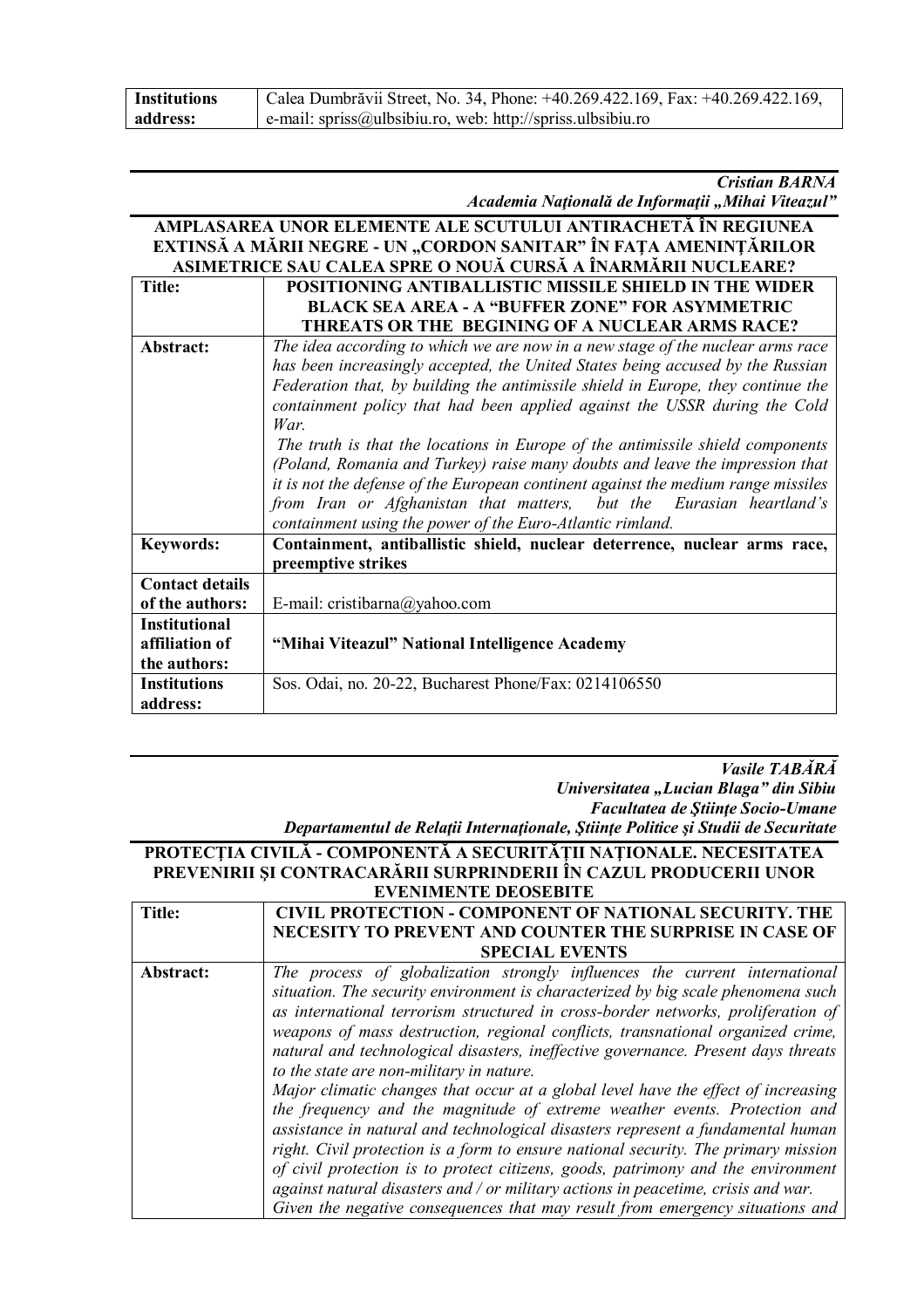|                        | the fact that they can not be prevented but can be managed, preventing and<br>combating surprise in case of special events becomes necessary for all structures<br>involved in such activities.<br>To make effective use of the material, human and financial resources available to<br>the state and of the cooperation with their counterparts in other countries, the<br>National System for Emergency Situations Management (SNMSU) was created. It<br>is an interagency structure that focuses on understanding the complexity,<br>diversity, spatiality and potential risk factors that can generate emergency<br>situations, in order to take measures to prevent their manifestation and reduce<br>their destructive effects.<br>The management in emergencies, the creation and use of a data base and<br>preventing surprise are supported by the Management Information System for<br>Emergency Situations. The efficiency of the activities performed during<br>emergencies is improved by international cooperation with similar institutions of<br>the European Union and other countries. |
|------------------------|----------------------------------------------------------------------------------------------------------------------------------------------------------------------------------------------------------------------------------------------------------------------------------------------------------------------------------------------------------------------------------------------------------------------------------------------------------------------------------------------------------------------------------------------------------------------------------------------------------------------------------------------------------------------------------------------------------------------------------------------------------------------------------------------------------------------------------------------------------------------------------------------------------------------------------------------------------------------------------------------------------------------------------------------------------------------------------------------------------|
| <b>Keywords:</b>       | Civil protection, National security, Special events, Security environment,<br><b>Emergency situation</b>                                                                                                                                                                                                                                                                                                                                                                                                                                                                                                                                                                                                                                                                                                                                                                                                                                                                                                                                                                                                 |
| <b>Contact details</b> |                                                                                                                                                                                                                                                                                                                                                                                                                                                                                                                                                                                                                                                                                                                                                                                                                                                                                                                                                                                                                                                                                                          |
| of the authors:        | E-mail: vasile.tabara@ulbsibiu.ro                                                                                                                                                                                                                                                                                                                                                                                                                                                                                                                                                                                                                                                                                                                                                                                                                                                                                                                                                                                                                                                                        |
| <b>Institutional</b>   | Lucian Blaga University of Sibiu, Faculty of Social Sciences and Humanities -                                                                                                                                                                                                                                                                                                                                                                                                                                                                                                                                                                                                                                                                                                                                                                                                                                                                                                                                                                                                                            |
| affiliation of         | Department of International Relations, Political Science and Security Studies                                                                                                                                                                                                                                                                                                                                                                                                                                                                                                                                                                                                                                                                                                                                                                                                                                                                                                                                                                                                                            |
| the authors:           |                                                                                                                                                                                                                                                                                                                                                                                                                                                                                                                                                                                                                                                                                                                                                                                                                                                                                                                                                                                                                                                                                                          |
| <b>Institutions</b>    | Calea Dumbrăvii Street, No. 34, Phone: +40.269.422.169, Fax: +40.269.422.169,                                                                                                                                                                                                                                                                                                                                                                                                                                                                                                                                                                                                                                                                                                                                                                                                                                                                                                                                                                                                                            |
| address:               | e-mail: spriss@ulbsibiu.ro, web: http://spriss.ulbsibiu.ro                                                                                                                                                                                                                                                                                                                                                                                                                                                                                                                                                                                                                                                                                                                                                                                                                                                                                                                                                                                                                                               |

*Marius PRICOPI*

*Academia Forţelor Terestre "Nicolae Bălcescu" Sibiu*

### **REFLECTAREA INTEGRĂRII MILITARE EUROPENE ÎN DOCUMENTELE STRATEGICE NAŢIONALE**

| <b>Title:</b>                  | THE REFLECTION OF EUROPEAN MILITARY INTEGRATION IN                                 |
|--------------------------------|------------------------------------------------------------------------------------|
|                                | <b>NATIONAL STRATEGIC DOCUMENTS</b>                                                |
| Abstract:                      | European military integration is a concept which is more and more accepted by      |
|                                | the international community, and its references in the scientific literature are   |
|                                | increasing. But how is this concept reflected in the main national strategic       |
|                                | documents in the field of security and defence? This is the question to which we   |
|                                | turned on writing this article. Using the study of social documents as a research  |
|                                | method, we submitted for the analysis of the three most important and relevant     |
|                                | documents: Romania's National Security Strategy, the National Defence Strategy     |
|                                | and the Transformation Strategy of the Romanian Army. Although relatively          |
|                                | obsolete (the latest dates from $2010$ and the oldest from $2007$ ), the documents |
|                                | contain a number of principles and references that validate the concept of         |
|                                | European military integration.                                                     |
| <b>Keywords:</b>               | Military integration, European defence, Strategic documents                        |
| Contact details                |                                                                                    |
| of the authors:                | E-mail: pricopimarius $\omega$ yahoo.com                                           |
| <b>Institutional</b>           |                                                                                    |
| affiliation<br>of <sub>1</sub> | "Nicolae Bălcescu" Land Forces Academy, Sibiu                                      |
| the authors:                   |                                                                                    |
| <b>Institutions</b>            | Revolutiei Street, No. 3-5, Phone: +40-269-432990, Fax: +40-269-215554, e-         |
| address:                       | mail: office@armyacademy.ro, web: http://www.armyacademy.ro/                       |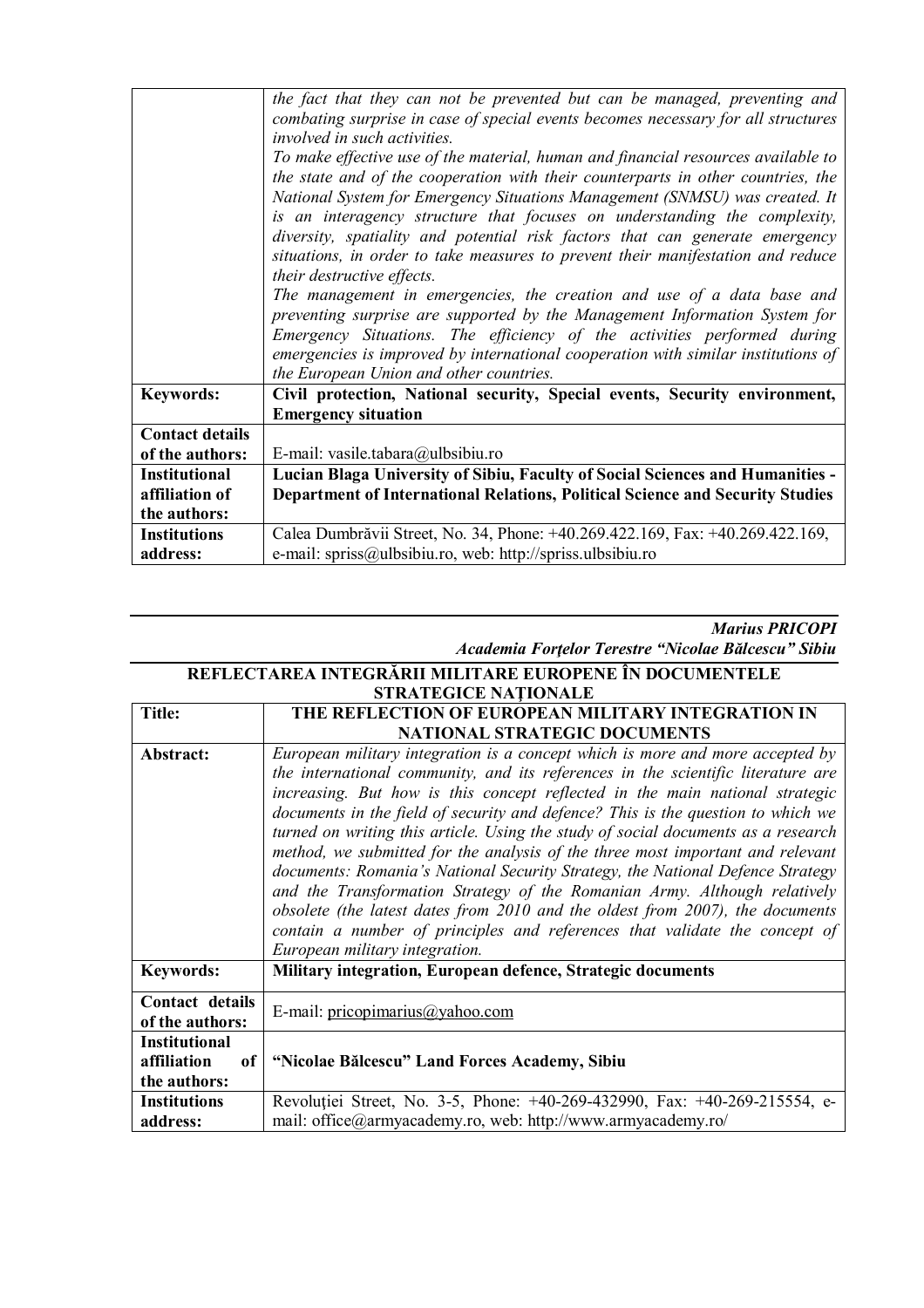*Marcel VOICESCU Universitatea Naţională de Apărare "Carol I" din Bucureşti*

|                                                               | <b>DREPTURILE OMULUI ȘI LIBERTAȚILE FUNDAMENTALE ÎN CONTEXTUL</b>                                                                                                                                                                                                                                                                                                                                                                                                                                                                                                                                                                                                                                                                                                                                                                                                                                                                                                                                                                                                                                                                                                                                                                                                                                                                                                                                                                                                                                                                                                                                                                                                                                                      |
|---------------------------------------------------------------|------------------------------------------------------------------------------------------------------------------------------------------------------------------------------------------------------------------------------------------------------------------------------------------------------------------------------------------------------------------------------------------------------------------------------------------------------------------------------------------------------------------------------------------------------------------------------------------------------------------------------------------------------------------------------------------------------------------------------------------------------------------------------------------------------------------------------------------------------------------------------------------------------------------------------------------------------------------------------------------------------------------------------------------------------------------------------------------------------------------------------------------------------------------------------------------------------------------------------------------------------------------------------------------------------------------------------------------------------------------------------------------------------------------------------------------------------------------------------------------------------------------------------------------------------------------------------------------------------------------------------------------------------------------------------------------------------------------------|
| IMPLEMENTĂRII LEGISLAȚIEI ÎN DOMENIUL COMBATERII TERORISMULUI |                                                                                                                                                                                                                                                                                                                                                                                                                                                                                                                                                                                                                                                                                                                                                                                                                                                                                                                                                                                                                                                                                                                                                                                                                                                                                                                                                                                                                                                                                                                                                                                                                                                                                                                        |
| <b>Title:</b>                                                 | THE ISSUE OF HUMAN RIGHTS AND FUNDAMENTAL FREEDOMS                                                                                                                                                                                                                                                                                                                                                                                                                                                                                                                                                                                                                                                                                                                                                                                                                                                                                                                                                                                                                                                                                                                                                                                                                                                                                                                                                                                                                                                                                                                                                                                                                                                                     |
|                                                               | IN THE CONTEXT OF IMPLEMENTING LEGISLATION IN                                                                                                                                                                                                                                                                                                                                                                                                                                                                                                                                                                                                                                                                                                                                                                                                                                                                                                                                                                                                                                                                                                                                                                                                                                                                                                                                                                                                                                                                                                                                                                                                                                                                          |
|                                                               | <b>COMBATING TERRORISM</b>                                                                                                                                                                                                                                                                                                                                                                                                                                                                                                                                                                                                                                                                                                                                                                                                                                                                                                                                                                                                                                                                                                                                                                                                                                                                                                                                                                                                                                                                                                                                                                                                                                                                                             |
| Abstract:                                                     | Rights and fundamental freedoms are enshrined and guaranteed by legal<br>instruments to which most countries have joined. Terrorism as a threat to global<br>security has sparked many controversies regarding some aspects of the<br>restriction of rights and freedoms. The issue of human rights in the fight to<br>prevent and combat terrorism challenged democratic governments to face with a<br>difficult choice which should address both the need to protect citizens against<br>terrorist acts and also to protect these rights for terrorism suspects. Human<br>rights are often invoked by terrorists as terrorist motivation.<br>The constant state of danger generated by terrorism led democratic states to<br>limit some rights and derogate from human rights principles just in order to<br>implement the measures to prevent and combat terrorism.<br>In the legislative domain, implementation of some regulations, often restrictive,<br>in order to protect citizens and uphold their rights, have resulted, inherently, just<br>restricting other rights and impaired the very essence of any democratic society.<br>Fighting against terrorism should not be used as an excuse and should not lead<br>to restricting the human rights and fundamental freedoms, even if various<br>international treaties permit it for certain categories of rights and under well<br>defined conditions.<br>Absolute security cannot exist, it is not realistic and cannot be even closer to the<br>concept of democracy, but rather the opposite, i.e. absolute authority. Keeping<br>the balance between liberty and security, the fight against terrorism, is a<br>challenge for any democratic society. |
| <b>Keywords:</b>                                              | Terrorism, Human rights, Counter-terrorism, Freedom, Legislation                                                                                                                                                                                                                                                                                                                                                                                                                                                                                                                                                                                                                                                                                                                                                                                                                                                                                                                                                                                                                                                                                                                                                                                                                                                                                                                                                                                                                                                                                                                                                                                                                                                       |
| <b>Contact details</b>                                        |                                                                                                                                                                                                                                                                                                                                                                                                                                                                                                                                                                                                                                                                                                                                                                                                                                                                                                                                                                                                                                                                                                                                                                                                                                                                                                                                                                                                                                                                                                                                                                                                                                                                                                                        |
| of the authors:                                               | E-mail: mvoicescu@mapn.ro; marcel.voicescu2008@yahoo.com                                                                                                                                                                                                                                                                                                                                                                                                                                                                                                                                                                                                                                                                                                                                                                                                                                                                                                                                                                                                                                                                                                                                                                                                                                                                                                                                                                                                                                                                                                                                                                                                                                                               |
| <b>Institutional</b>                                          |                                                                                                                                                                                                                                                                                                                                                                                                                                                                                                                                                                                                                                                                                                                                                                                                                                                                                                                                                                                                                                                                                                                                                                                                                                                                                                                                                                                                                                                                                                                                                                                                                                                                                                                        |
| affiliation of                                                | <b>Carol I National University of Defense</b>                                                                                                                                                                                                                                                                                                                                                                                                                                                                                                                                                                                                                                                                                                                                                                                                                                                                                                                                                                                                                                                                                                                                                                                                                                                                                                                                                                                                                                                                                                                                                                                                                                                                          |
| the authors:                                                  |                                                                                                                                                                                                                                                                                                                                                                                                                                                                                                                                                                                                                                                                                                                                                                                                                                                                                                                                                                                                                                                                                                                                                                                                                                                                                                                                                                                                                                                                                                                                                                                                                                                                                                                        |
| <b>Institutions</b>                                           | 110 Izvor Street, 5 Bucharest, Romania                                                                                                                                                                                                                                                                                                                                                                                                                                                                                                                                                                                                                                                                                                                                                                                                                                                                                                                                                                                                                                                                                                                                                                                                                                                                                                                                                                                                                                                                                                                                                                                                                                                                                 |
| address:                                                      |                                                                                                                                                                                                                                                                                                                                                                                                                                                                                                                                                                                                                                                                                                                                                                                                                                                                                                                                                                                                                                                                                                                                                                                                                                                                                                                                                                                                                                                                                                                                                                                                                                                                                                                        |

#### *Ganna KHARLAMOVA Taras Shevchenko National University of Kyiv*

| THE ECONOMIC SECURITY VERSUS CRISES |                                                                                                                                                                                                                                                                                                                                                                                                                                                                                                                                                                                                                                                                                                                                                                                                                                                                                                                                                                                                                                    |
|-------------------------------------|------------------------------------------------------------------------------------------------------------------------------------------------------------------------------------------------------------------------------------------------------------------------------------------------------------------------------------------------------------------------------------------------------------------------------------------------------------------------------------------------------------------------------------------------------------------------------------------------------------------------------------------------------------------------------------------------------------------------------------------------------------------------------------------------------------------------------------------------------------------------------------------------------------------------------------------------------------------------------------------------------------------------------------|
| <b>Title:</b>                       | THE ECONOMIC SECURITY VERSUS CRISES                                                                                                                                                                                                                                                                                                                                                                                                                                                                                                                                                                                                                                                                                                                                                                                                                                                                                                                                                                                                |
| Abstract:                           | The paper deals with the comparison of economic security and crises as categories.<br>The main hypotheses are: the economic security could be considered particularly at<br>the global level under globalization and crises happening. Dynamic trends of main<br>development indicators (GDP; GNI; Inflation; Unemployment; Import (world, EU<br>and USA data)) are considered for the period (aprox.1960-2012). The synergy of<br>their development through the years and mostly during crisis years is detected.<br>Graphs fully prove the existence of 4 phases in every wave, there is mostly no<br>tableland. Having knowledge about global crises and history of their appearance<br>becomes possible to develop universal mechanism of estimation and control of<br>economic security and consider this term not at the domestic level but only at global<br>one. Our paper ascertains what strategies should be undertaken to increase the<br>resistance ability of economic security and weather this is really possible. |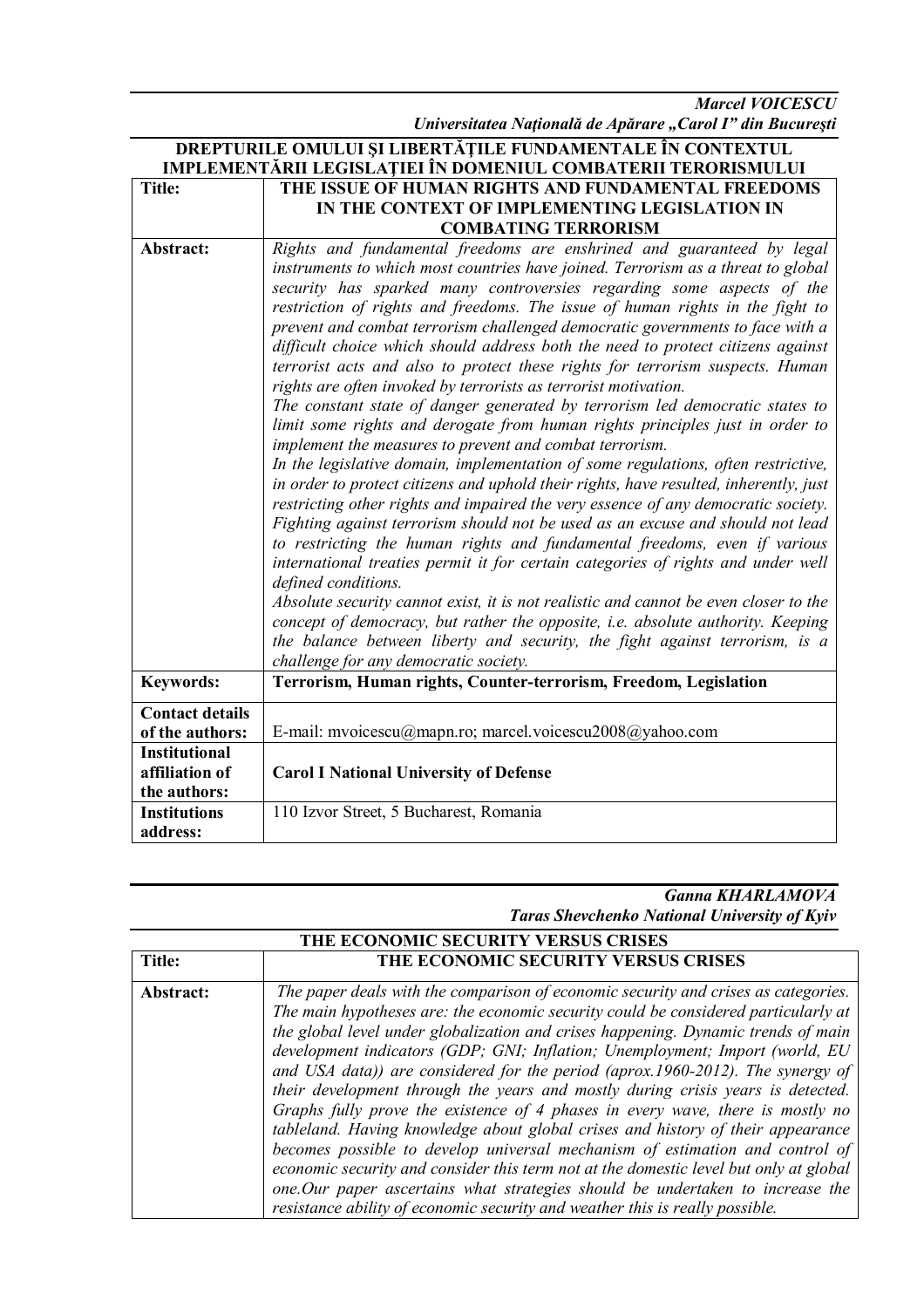| <b>Keywords:</b>       | Security, Crisis, Economy, GDP, Cycle                                                 |
|------------------------|---------------------------------------------------------------------------------------|
| <b>Contact details</b> | 14 Glushkov str., room 89 Kyiv 03187 Ukraine,                                         |
| of the authors:        | E-mail: akharlamova@ukr.net                                                           |
| <b>Institutional</b>   |                                                                                       |
| affiliation of         | <b>Taras Shevchenko National University of Kyiv</b>                                   |
| the authors:           |                                                                                       |
| <b>Institutions</b>    | $449 - 20 - 45$<br>Vasyl'kivs'ka St., 03022, Kyiv, Ukraine,<br>tel.<br>(067)<br>90-A. |
| address:               | www.econom.univ.kiev.ua                                                               |

*Volodymyr BABIRAD-LAZUNIN Taras Shevchenko National University of Kyiv*

#### **INFORMATION SUPPORT OF STATISTICAL EVALUATION OF SMUGGLING AND CUSTOMS VIOLATIONS IN THE CONTEXT OF THE UKRAINIAN ECONOMIC SECURITY Title: INFORMATION SUPPORT OF STATISTICAL EVALUATION OF SMUGGLING AND CUSTOMS VIOLATIONS IN THE CONTEXT OF THE UKRAINIAN ECONOMIC SECURITY Abstract:** *This article highlights the aspects which are needed to develop effective strategies to protect the national economy. The strategy is based on creating a proper database, which elucidates the*

|                        | information and analytical framework for making decisions aimed at           |
|------------------------|------------------------------------------------------------------------------|
|                        |                                                                              |
|                        | overcoming the consequences of illegal activities and preventing smuggling.  |
| <b>Keywords:</b>       | Smuggling statistics, Customs statistics, Statistics of customs violations,  |
|                        | Statistical estimation of smuggling, Statistical estimation of customs       |
|                        | violations, Statistical analysis                                             |
| <b>Contact details</b> |                                                                              |
| of the authors:        | E-mail: v.babirad.lazunin@gmail.com                                          |
| <b>Institutional</b>   |                                                                              |
| affiliation of         | <b>Taras Shevchenko National University of Kyiv</b>                          |
| the authors:           |                                                                              |
| <b>Institutions</b>    | 90-A, Vasyl'kivska str., room.238/2                                          |
| address:               | 03022, Kyiv,                                                                 |
|                        | Statistics and Demography Department, Faculty of Economics,                  |
|                        | Taras Shevchenko National University of Kyiv, http://www.econom.univ.kiev.ua |

*Letitia Corina MATAREA - TÜRK Observatory for Sociopolitical Developments in Europe, Frankfurt, DE Institute for Social Work and Social Education, Frankfurt, DE Johann Wolfgang Goethe University, Institute for Political Science, Frankfurt, DE*

#### **CHINA INVESTMENT CORPORATION. POLICY IMPLICATIONS AND DEVELOPMENTS**

| Title:    | <b>CHINA INVESTMENT CORPORATION. POLICY</b>                                        |
|-----------|------------------------------------------------------------------------------------|
|           | <b>IMPLICATIONS AND DEVELOPMENTS</b>                                               |
| Abstract: | The Chinese State Council, China's chief executive body established China          |
|           | Investment Corporation, a sovereign wealth fund, in September 2007 to invest       |
|           | \$200 billion of China's then over \$1 trillion in foreign exchange reserves.      |
|           | Because of its size, as well as because of its governance structure and its        |
|           | position within the Chinese political system, scholars and political analysts      |
|           | raised concerns about CIC. Some observers were concerned that the Chinese          |
|           | government would use CIC to purchase geo-strategically important natural           |
|           | resources, gain access to sensitive technology, or disturb international financial |
|           | markets. This paper deals with China Investment Corporation, from an               |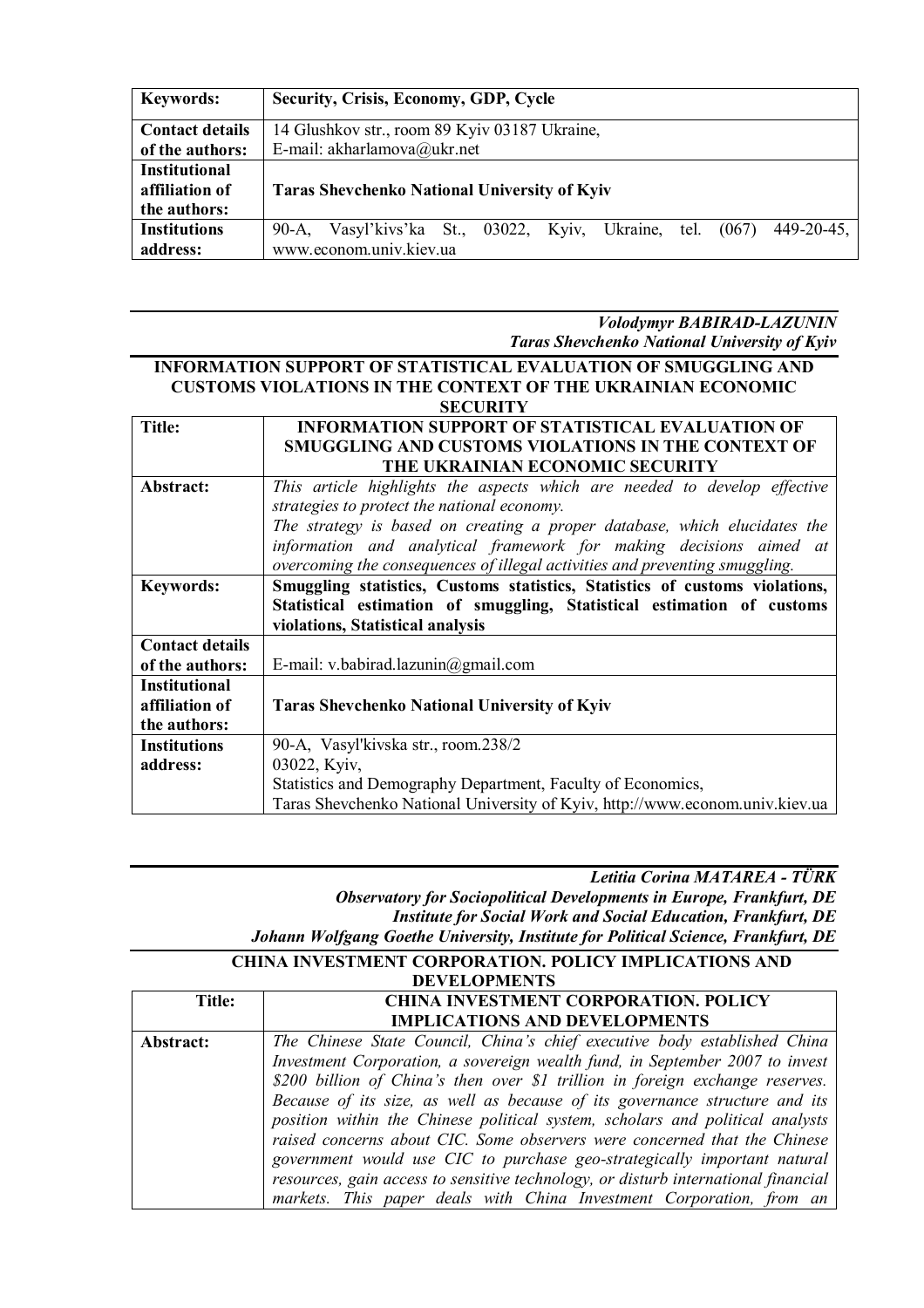|                                                        | international political economy perspective, by analyzing the establishment of<br>the fund, in terms of reasons for and process of creation, its governance<br>structure as well as CIC's main investment activities since 2007. The first<br>section is dedicated to a general discussion on the emergence of Sovereign<br>Wealth Funds, in order to develop a basic framework with which to make sense<br>of them. The second part turns to China Investment Corporation, by focusing on |
|--------------------------------------------------------|--------------------------------------------------------------------------------------------------------------------------------------------------------------------------------------------------------------------------------------------------------------------------------------------------------------------------------------------------------------------------------------------------------------------------------------------------------------------------------------------|
|                                                        | the aspects mentioned above.                                                                                                                                                                                                                                                                                                                                                                                                                                                               |
| <b>Keywords:</b>                                       | China, economic security, China Investment Corporation, geopolitics,<br><b>Sovereign Wealth Funds</b>                                                                                                                                                                                                                                                                                                                                                                                      |
| <b>Contact details</b><br>of the authors:              | E-mail: Letitia.Tuerk@iss-ffm.de, Letitia.Tuerk@yahoo.com                                                                                                                                                                                                                                                                                                                                                                                                                                  |
| <b>Institutional</b><br>affiliation of<br>the authors: | <b>Observatory for Sociopolitical Developments in Europe, Frankfurt,</b><br><b>Germany</b><br><b>Institute for Social Work and Social Education, Frankfurt, Germany</b><br>Johann Wolfgang Goethe University, Institute for Political Science,<br><b>Frankfurt, Germany</b>                                                                                                                                                                                                                |
| <b>Institutions</b><br>address:                        | Zeilweg 42, 60439 Frankfurt am Main, Germany, Phone: +49/ (0)69 957 89-141,<br>Fax: +49/ (0)69 957 89-0, Web: http://www.sociopolitical-observatory.eu/en/                                                                                                                                                                                                                                                                                                                                 |

#### *Volodymyr VIRCHENKO Taras Shevchenko National University of Kyiv*

|                        | <b>INTELLECTUAL SECURITY OF ENTERPRISE AND STRATEGIES OF ITS PROVISION</b>                                                                                                                                                                                                                                                                                                                                                                                                                                                                                                                                                                                                                                                                                  |
|------------------------|-------------------------------------------------------------------------------------------------------------------------------------------------------------------------------------------------------------------------------------------------------------------------------------------------------------------------------------------------------------------------------------------------------------------------------------------------------------------------------------------------------------------------------------------------------------------------------------------------------------------------------------------------------------------------------------------------------------------------------------------------------------|
| <b>Title:</b>          | <b>INTELLECTUAL SECURITY OF ENTERPRISE AND STRATEGIES OF</b>                                                                                                                                                                                                                                                                                                                                                                                                                                                                                                                                                                                                                                                                                                |
|                        | <b>ITS PROVISION</b>                                                                                                                                                                                                                                                                                                                                                                                                                                                                                                                                                                                                                                                                                                                                        |
| Abstract:              | The article is devoted to theoretical analysis of the nature and the principles of                                                                                                                                                                                                                                                                                                                                                                                                                                                                                                                                                                                                                                                                          |
|                        | intellectual security of enterprise. The evolution of theoretical approaches to the                                                                                                                                                                                                                                                                                                                                                                                                                                                                                                                                                                                                                                                                         |
|                        | analysis of the intellectual capital is investigated. The structure of intellectual                                                                                                                                                                                                                                                                                                                                                                                                                                                                                                                                                                                                                                                                         |
|                        | capital as primary object of intellectual security is analyzed. Peculiarities of                                                                                                                                                                                                                                                                                                                                                                                                                                                                                                                                                                                                                                                                            |
|                        | intellectual property relations are considered. Classification of intellectual                                                                                                                                                                                                                                                                                                                                                                                                                                                                                                                                                                                                                                                                              |
|                        | property objects depending on its characteristics which is based on the analysis                                                                                                                                                                                                                                                                                                                                                                                                                                                                                                                                                                                                                                                                            |
|                        | of their most essential features, specificity of their protection, features of<br>realisation of the property and non-property rights is analysed. Intellectual<br>property objects are analysed as a component of intangible assets and<br>intellectual capital of enterprise. Functions and principles of intellectual<br>security are defined. Institutional and commercial strategies of intellectual<br>security provision are formulated. Intellectual property protection as the<br>mechanism of intellectual security ensuring is investigated. Jurisdictional and<br>non-jurisdictional forms of intellectual property protection are analyzed.<br>Administrative, criminal and civil order of intellectual property protection are<br>considered. |
| <b>Keywords:</b>       | Intellectual security, Intellectual property, Intellectual property right                                                                                                                                                                                                                                                                                                                                                                                                                                                                                                                                                                                                                                                                                   |
|                        | protection, Intangible assets, Intellectual capital                                                                                                                                                                                                                                                                                                                                                                                                                                                                                                                                                                                                                                                                                                         |
| <b>Contact details</b> |                                                                                                                                                                                                                                                                                                                                                                                                                                                                                                                                                                                                                                                                                                                                                             |
| of the authors:        | 03022, Kyiv, Lomonosova Str., Building 83A, Apartment 63.                                                                                                                                                                                                                                                                                                                                                                                                                                                                                                                                                                                                                                                                                                   |
| <b>Institutional</b>   | Taras Shevchenko National University of Kyiv, Economic Theory                                                                                                                                                                                                                                                                                                                                                                                                                                                                                                                                                                                                                                                                                               |
| affiliation of         | Department                                                                                                                                                                                                                                                                                                                                                                                                                                                                                                                                                                                                                                                                                                                                                  |
| the authors:           |                                                                                                                                                                                                                                                                                                                                                                                                                                                                                                                                                                                                                                                                                                                                                             |
| <b>Institutions</b>    | 03022, Kyiv, Vasylkivska str., building 90-A, phone: +38(044)521-35-78, fax:                                                                                                                                                                                                                                                                                                                                                                                                                                                                                                                                                                                                                                                                                |
| address:               | $+38(044)521-35-78$ , website: http://univ.kiev.ua/en/                                                                                                                                                                                                                                                                                                                                                                                                                                                                                                                                                                                                                                                                                                      |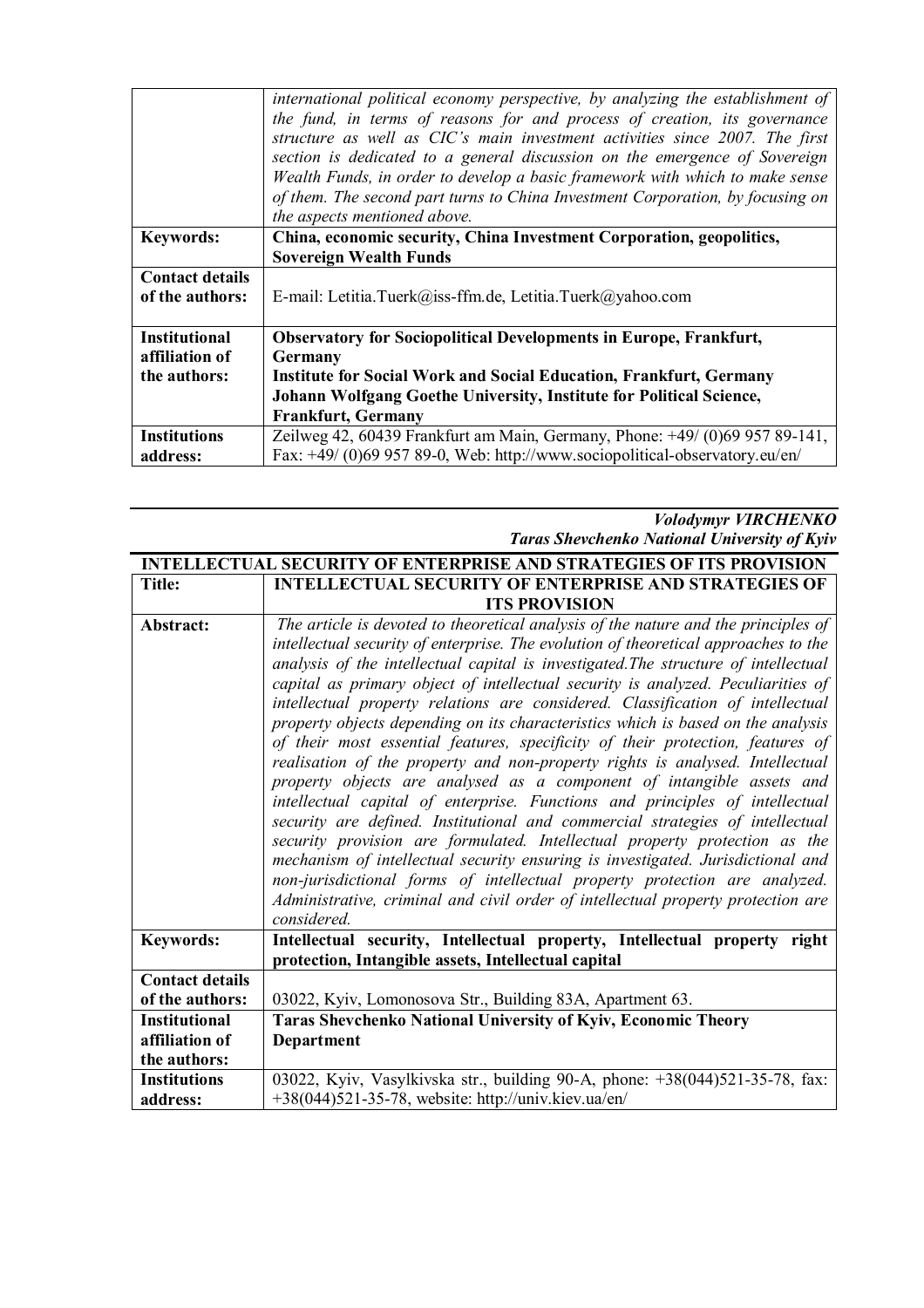|                        | NANOSENSORS ON GUARD OF THE HUMAN SAFETY                                                                                                                                                                                                                                                                                                                                                                                                                                                                                                                                                                                                                                                                                                     |
|------------------------|----------------------------------------------------------------------------------------------------------------------------------------------------------------------------------------------------------------------------------------------------------------------------------------------------------------------------------------------------------------------------------------------------------------------------------------------------------------------------------------------------------------------------------------------------------------------------------------------------------------------------------------------------------------------------------------------------------------------------------------------|
| <b>Title:</b>          | NANOSENSORS ON GUARD OF THE HUMAN SAFETY                                                                                                                                                                                                                                                                                                                                                                                                                                                                                                                                                                                                                                                                                                     |
| Abstract:              | In globalized and highly technological XXI century it is not so obviously<br>possible without using of nanochemistry and nanotechnology to ensure the<br>safety of the society and the human being under terms of constantly growing<br>level of complex threats. It is possible to claim that in the future the safety on a<br>basis of nanosensors will be as "safety in everyone's pocket". In the present<br>work the last achievements in the field of application of new nanosensors and<br>development of new nanomaterials on a basis of nanodimensional objects<br>(nanotubes, nanorods, nanowires) and spheroidal molecules (fullerenes and<br>single-walled carbon nanotubes) for manufacturing of nanosensors are<br>considered. |
| <b>Keywords:</b>       | Nanosensors, Nanomaterials, Safety, Nanochemistry, Nanology, Health                                                                                                                                                                                                                                                                                                                                                                                                                                                                                                                                                                                                                                                                          |
| <b>Contact details</b> |                                                                                                                                                                                                                                                                                                                                                                                                                                                                                                                                                                                                                                                                                                                                              |
| of the authors:        | E-mail: akharlamov@ukr.net                                                                                                                                                                                                                                                                                                                                                                                                                                                                                                                                                                                                                                                                                                                   |
| <b>Institutional</b>   | Frantsevich Institute for Problems of Materials Science of NASU;                                                                                                                                                                                                                                                                                                                                                                                                                                                                                                                                                                                                                                                                             |
| affiliation of         | <b>Taras Shevchenko National University of Kyiv</b>                                                                                                                                                                                                                                                                                                                                                                                                                                                                                                                                                                                                                                                                                          |
| the authors:           |                                                                                                                                                                                                                                                                                                                                                                                                                                                                                                                                                                                                                                                                                                                                              |
| <b>Institutions</b>    | 3, Krzhizhanovsky str., 03680, Kyiv-142, Ukraine, tel. (044)424-02-56, fax:                                                                                                                                                                                                                                                                                                                                                                                                                                                                                                                                                                                                                                                                  |
| address:               | 380(44)424-21-31, http://www.materials.kiev.ua;                                                                                                                                                                                                                                                                                                                                                                                                                                                                                                                                                                                                                                                                                              |
|                        | 90-A, Vasyl'kivs'ka St., 03022, Kyiv, Ukraine, tel. (044) 259-70-43, fax: (044)                                                                                                                                                                                                                                                                                                                                                                                                                                                                                                                                                                                                                                                              |
|                        | 259-70-08, www.univ.kiev.ua                                                                                                                                                                                                                                                                                                                                                                                                                                                                                                                                                                                                                                                                                                                  |

# **NANOSENSORS ON GUARD OF THE HUMAN SAFETY**

#### *Ruslana GROSU Institutul de Cercetări Juridice și Politice Academia de Ştiinţe a Moldovei*

| DIMENSIUNEA CONCEPTULUI DE SECURITATE UMANĂ ÎN CONTEXTUL<br>VIZIUNILOR ASUPRA DEZVOLTĂRII DURABILE |                                                                                                                                                                                                                                                                                                                                                                                                                                                                                                                                                                                                                                                                                                                                                                                                                                                                                                 |
|----------------------------------------------------------------------------------------------------|-------------------------------------------------------------------------------------------------------------------------------------------------------------------------------------------------------------------------------------------------------------------------------------------------------------------------------------------------------------------------------------------------------------------------------------------------------------------------------------------------------------------------------------------------------------------------------------------------------------------------------------------------------------------------------------------------------------------------------------------------------------------------------------------------------------------------------------------------------------------------------------------------|
| <b>Title:</b>                                                                                      | <b>THE DIMENSION</b><br>OF HUMAN SECURITY<br><b>CONCEPT</b><br>THE<br>IN<br><b>VISIONS</b><br><b>SUSTAINABLE</b><br><b>CONTEXT</b><br>OF<br>THE<br>ON<br>THE<br><b>DEVELOPMENT</b>                                                                                                                                                                                                                                                                                                                                                                                                                                                                                                                                                                                                                                                                                                              |
| Abstract:                                                                                          | The issue concerning the human security has kept its importance in the XXI<br>century, because of new global challenges, dangers and threats. Globalization<br>has increased the interdependence between nature, human being and society.<br>The scientific and technological progress have created a new category of global<br>threats on the vital interests of persons and society. The international community<br>and states, in particular, have not yet found an adequate response to these<br>threats.                                                                                                                                                                                                                                                                                                                                                                                   |
|                                                                                                    | Contrary to some views circulating in the area of neorealist and neoclassical<br>paradigm, the states maintain their status as central actors in international<br>relations, although the focus moves from state to society and its institutions.<br>Moreover, the representatives of the postmodern concept consider that the state,<br>not being able to provide security for itself, becomes a source of threat for the<br>community. Human security cannot replace the traditional meanings of security,<br>but should not be excluded from the list of defining the concept of security,<br>because of its integrative feature.<br>Human security provides a new approach concerning security and development.<br>The current security policies continue to focus on the threats against the state<br>and on the traditional military capabilities. The security is dealt with, apart from |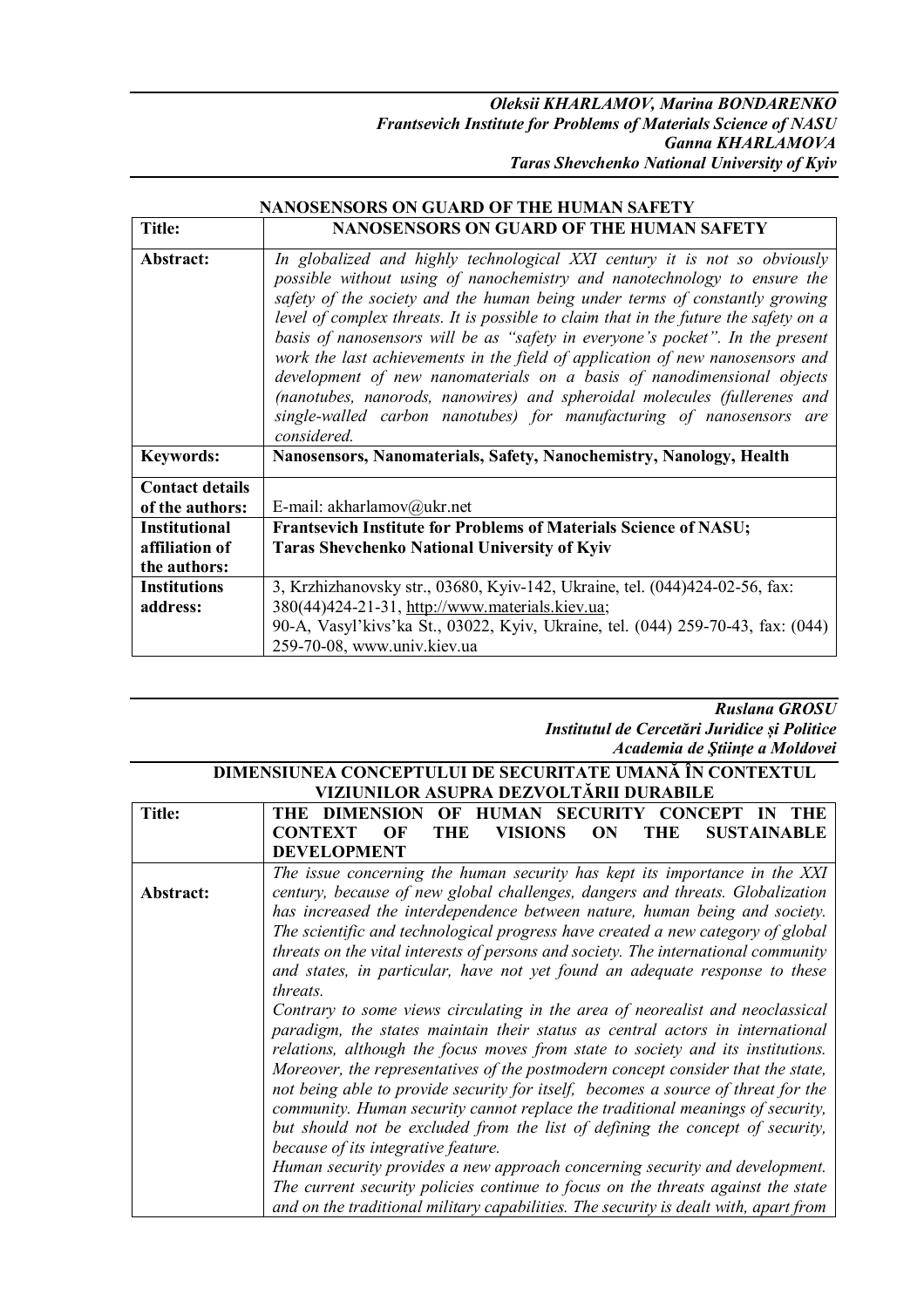|                        | the problem of development. The current approaches on security and               |
|------------------------|----------------------------------------------------------------------------------|
|                        | development are not only appropriate, but in some cases may exacerbate           |
|                        | insecurity.                                                                      |
|                        | The conceptualization of human security and sustainable development is an        |
|                        | essential contribution to changing paradigms, reflected in the change of focus   |
|                        | from state security to security of individuals and from economic development to  |
|                        | the impact on the welfare of individuals.                                        |
|                        | Human security is an important step towards rebuilding the international system  |
|                        | around a fair international order. Thus, human security is legitimized in        |
|                        | contemporary conceptual universe by involving the ethical and normative          |
|                        | dimensions. Human security and human rights are mutually reinforcing,            |
|                        | because the first has the burden of establishing that rights are threatened in   |
|                        | some situations, and the latter are responsible to determine the trajectory that |
|                        | human security must fall.                                                        |
| <b>Keywords:</b>       | Human security, Sustainable development, States, Risks and Threats,              |
|                        | <b>Human</b> rights                                                              |
| <b>Contact details</b> |                                                                                  |
| of the authors:        | E-mail: ruslanagrosu2001@yahoo.fr                                                |
| <b>Institutional</b>   | <b>Institute of Juridical and Political Researches of Academy of Sciences of</b> |
| affiliation of         | Moldova                                                                          |
| the authors:           |                                                                                  |
| <b>Institutions</b>    | 1, Stefan cel Mare av., MD-2001, Chisinau, Republic of Moldova                   |
| address:               |                                                                                  |

#### *Iulia CRĂCIUN (1) Universitatea "Lucian Blaga" din Sibiu Facultatea de Știinţe Socio-Umane Departamentul de Relaţii Internaţionale, Știinţe Politice şi Studii de Securitate Răzvan ENACHE (2) Universitatea "Lucian Blaga" din Sibiu Facultatea de Știinţe Socio-Umane Departamentul de Relaţii Internaţionale, Știinţe Politice şi Studii de Securitate*

#### **INFLUENŢA MEDIA ȘI A COMPUTERULUI ASUPRA SECURITĂŢII PSIHICE A COPIILOR**

| UUFIILUK  |                                                                                              |
|-----------|----------------------------------------------------------------------------------------------|
| Title:    | THE INFLUENCE OF MEDIA AND OF COMPUTER ON THE                                                |
|           | <b>PSYCOLOGICAL SECURITY OF CHILDREN</b>                                                     |
| Abstract: | In today's modern world we have begun to analyze and combat the security threats that        |
|           | disrupt our lives, but over the years we have only looked at the larger threats that have    |
|           | affected us. Threats such as terrorism, ecological disasters have kept the first pages of    |
|           | every article and newspaper. Because of this massive exposure we tend not to see the         |
|           | threats that are among us and which we use every day as simple household items.              |
|           | The biggest threat is not pointed at adults but to those who are the most vulnerable,        |
|           | children, who through massive exposure to television, computer and video games have          |
|           | started to live in a parallel world, actually the world they experience through this         |
|           | technological means.                                                                         |
|           | The problem of the existence of this technological means in the world can't have a           |
|           | solution if we don't stop using them the way we do. As we all know to live a modern life     |
|           | we need them and further more it is not their existence that is dangerous, but the way       |
|           | we use them and for how long.                                                                |
|           | We may consider that these ideas are wrong because a child doesn't really spend that         |
|           | much time in front of the television, but don't forget that we watch all of this through the |
|           | eyes of adults and not through the psyche of a child. Modern advertising can provoke an      |
|           | emotional harm to them. Their mind is not ready to withstand the attacks of those who        |
|           | are behind the advertisement industry. Let us not forget how easily children in the US       |
|           | have taken their parents firearms and killed colleagues, just because they had seen it on    |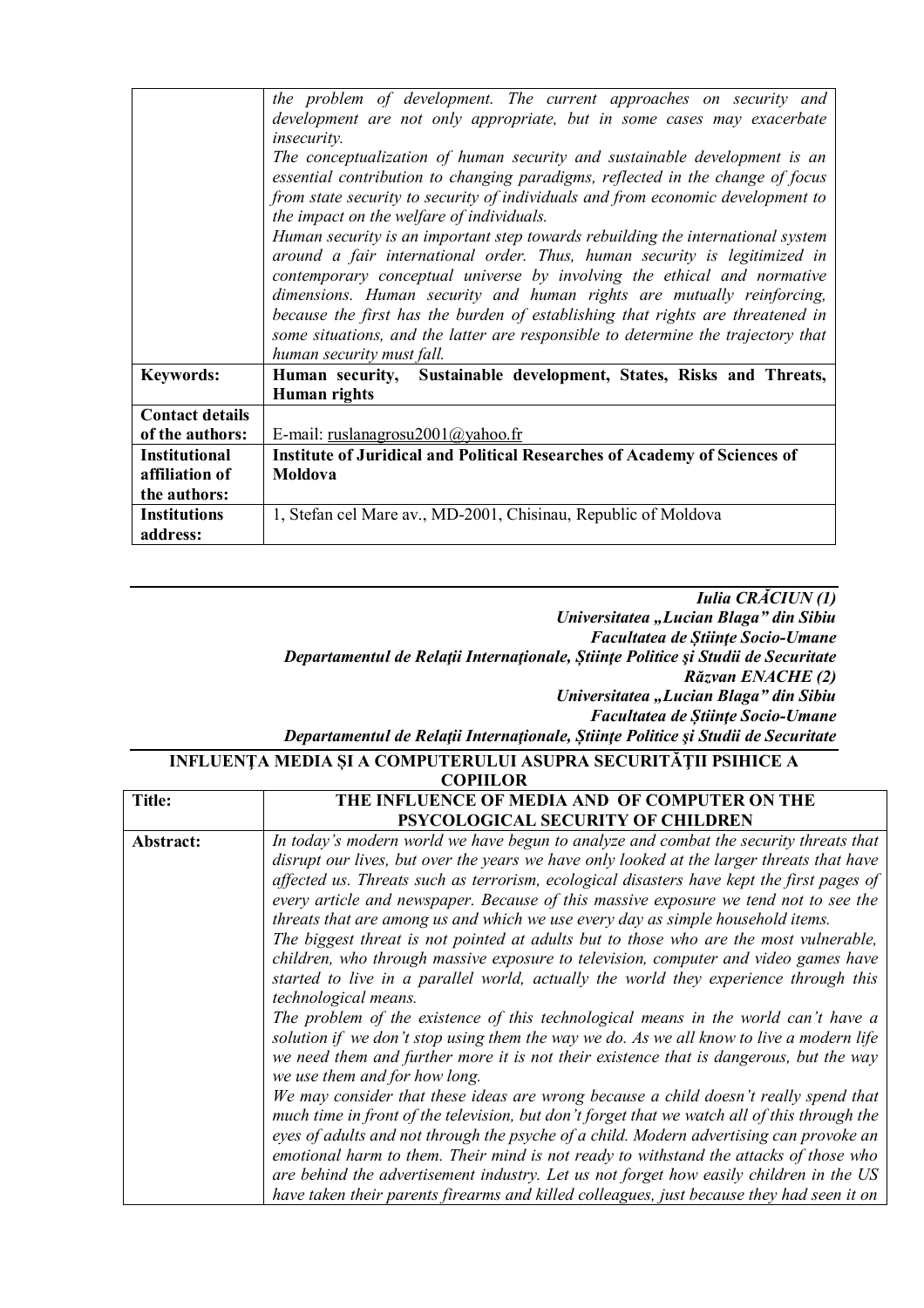|                        | television or in a video game, and of course the Norwegian terrorist Anders Breivik,<br>states in his manifesto that before the attacks in Utoya Island he trained on the internet,<br>playing violent video games.<br>If we don't try to control these risks we are submitting children to, then their<br>psychological security won't be the same and upon reaching adulthood we will have a<br>lot of people with anxiety and other such problems. |
|------------------------|-------------------------------------------------------------------------------------------------------------------------------------------------------------------------------------------------------------------------------------------------------------------------------------------------------------------------------------------------------------------------------------------------------------------------------------------------------|
| <b>Keywords:</b>       | Security, Mass-media, ADHD, Manipulation, Advertising, Children protection                                                                                                                                                                                                                                                                                                                                                                            |
| <b>Contact details</b> | E-mail: (1) craciun.iulia@yahoo.com,                                                                                                                                                                                                                                                                                                                                                                                                                  |
| of the authors:        | (2) razvan.enachel $4@g$ mail.com                                                                                                                                                                                                                                                                                                                                                                                                                     |
| <b>Institutional</b>   | Lucian Blaga University of Sibiu, Faculty of Social Sciences and Humanities -                                                                                                                                                                                                                                                                                                                                                                         |
| affiliation of the     | <b>Department of International Relations, Political Science and Security Studies</b>                                                                                                                                                                                                                                                                                                                                                                  |
| authors:               |                                                                                                                                                                                                                                                                                                                                                                                                                                                       |
| <b>Institutions</b>    | Calea Dumbrăvii Street, No. 34, Phone: +40.269.422.169, Fax: +40.269.422.169, e-                                                                                                                                                                                                                                                                                                                                                                      |
| address:               | mail: spriss@ulbsibiu.ro, web: http://spriss.ulbsibiu.ro                                                                                                                                                                                                                                                                                                                                                                                              |

### **Andrey DEVEATCOV,** *Provocările europenizării: politica Federației Ruse în reglementarea transnistreană (1992-2012)***,**

**Editura Universității de Stat, Tiumen, 2012 (RECENZIE)**

*Ion LEAHU*

**Sabina LUCA (coord.),** *Tânăr în România. Noi valori, noi identități***, Editura Institutul European, Iași, 2013 (RECENZIE)**

*Eugen STRĂUȚIU*

Vasile TABĂRĂ, Știința administrației, Editura Universității Naționale de Apărare "Carol I", **București, 2013 (RECENZIE)**

*Ioan ȘANTAI*